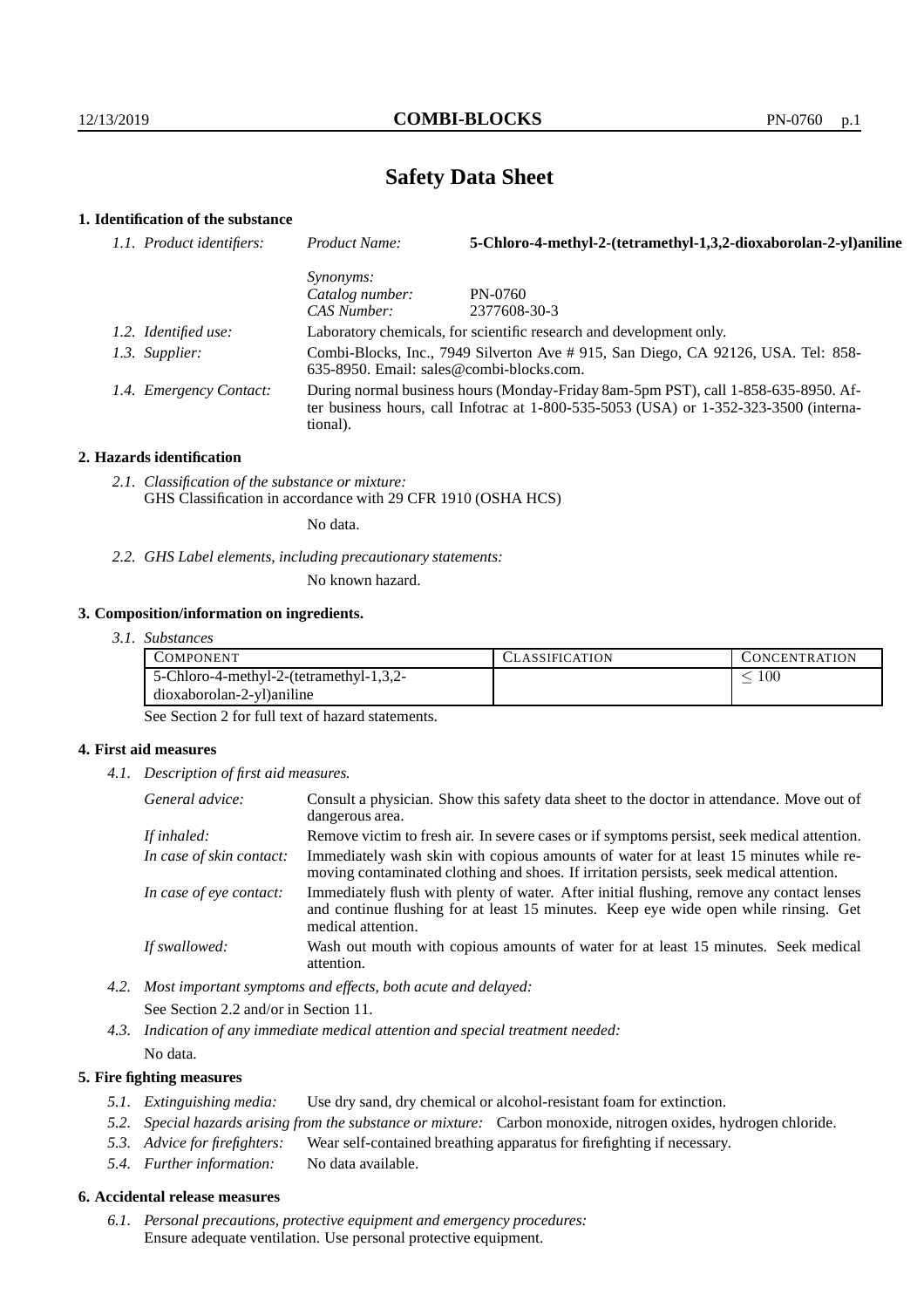|  | 6.2. Environmental precautions:                                                                                                                                                                                                                                    |                                                                                                                                                                                    |  |
|--|--------------------------------------------------------------------------------------------------------------------------------------------------------------------------------------------------------------------------------------------------------------------|------------------------------------------------------------------------------------------------------------------------------------------------------------------------------------|--|
|  | Should not be released into the environment. See Section 12 for additional ecological information.                                                                                                                                                                 |                                                                                                                                                                                    |  |
|  | 6.3. Methods and materials for containment and cleaning up:                                                                                                                                                                                                        |                                                                                                                                                                                    |  |
|  | Sweep up or vacuum up spillage and collect in suitable container for disposal.                                                                                                                                                                                     |                                                                                                                                                                                    |  |
|  | 6.4. Reference to other sections:                                                                                                                                                                                                                                  |                                                                                                                                                                                    |  |
|  |                                                                                                                                                                                                                                                                    | Refer to protective measures listed in Sections 8 and 13.                                                                                                                          |  |
|  | 7. Handling and storage                                                                                                                                                                                                                                            |                                                                                                                                                                                    |  |
|  | 7.1. Precautions for safe handling: Avoid contact with skin and eyes. Avoid inhalation of vapour or mist. Keep away<br>from sources of ignition - No smoking. Take measures to prevent the build up of electro-<br>static charge. For precautions see section 2.2. |                                                                                                                                                                                    |  |
|  | 7.2. Conditions for safe storage, including any incompatibilities: Store refrigerated. Keep container tightly closed in<br>a dry and well-ventilated place. Containers which are opened must be carefully resealed<br>and kept upright to prevent leakage.         |                                                                                                                                                                                    |  |
|  | Laboratory chemicals, for scientific research and development only.<br>7.3. Specific end use(s):                                                                                                                                                                   |                                                                                                                                                                                    |  |
|  | 8. Exposure Controls / Personal protection                                                                                                                                                                                                                         |                                                                                                                                                                                    |  |
|  | 8.1. Control parameters:                                                                                                                                                                                                                                           |                                                                                                                                                                                    |  |
|  | Components with workplace control parameters: Contains no substances with occupational exposure limit values.                                                                                                                                                      |                                                                                                                                                                                    |  |
|  | 8.2. Exposure controls:                                                                                                                                                                                                                                            |                                                                                                                                                                                    |  |
|  | Appropriate engineering controls: Ensure that eyewash stations and safety showers are close to the workstation<br>location. Ensure adequate ventilation, especially in confined areas.                                                                             |                                                                                                                                                                                    |  |
|  | Personal protective equipment:                                                                                                                                                                                                                                     |                                                                                                                                                                                    |  |
|  | Eye/face protection:                                                                                                                                                                                                                                               | Wear appropriate protective eyeglasses or chemical safety goggles as described by OSHA's<br>eye and face protection regulations in 29 CFR 1910.133 or European Standard EN166.     |  |
|  | Skin protection:                                                                                                                                                                                                                                                   | Handle with gloves. Gloves must be inspected prior to use. Use proper glove removal<br>technique (without touching glove's outer surface) to avoid skin contact with this product. |  |

## **8. Exposure Controls / Personal protection**

| Eye/face protection:                                                                                                                                                                                                                                                           | Wear appropriate protective eyeglasses or chemical safety goggles as described by OSHA's<br>eye and face protection regulations in 29 CFR 1910.133 or European Standard EN166.                                                                                                                                         |
|--------------------------------------------------------------------------------------------------------------------------------------------------------------------------------------------------------------------------------------------------------------------------------|------------------------------------------------------------------------------------------------------------------------------------------------------------------------------------------------------------------------------------------------------------------------------------------------------------------------|
| Skin protection:                                                                                                                                                                                                                                                               | Handle with gloves. Gloves must be inspected prior to use. Use proper glove removal<br>technique (without touching glove's outer surface) to avoid skin contact with this product.<br>Dispose of contaminated gloves after use in accordance with applicable laws and good<br>laboratory practices. Wash and dry hands |
| Complete suit protecting against chemicals, Flame retardant antistatic protective clothing.<br><b>Body Protection:</b><br>The type of protective equipment must be selected according to the concentration and<br>amount of the dangerous substance at the specific workplace. |                                                                                                                                                                                                                                                                                                                        |
| Respiratory protection:                                                                                                                                                                                                                                                        |                                                                                                                                                                                                                                                                                                                        |
| Control of environmental exposure:                                                                                                                                                                                                                                             | Prevent further leakage or spillage if safe to do so. Do not let product enter<br>drains.                                                                                                                                                                                                                              |

## **9. Physical and chemical properties**

*9.1. Information on basic physical and chemical properties*

| Appearance:                                   | Solid                                    |
|-----------------------------------------------|------------------------------------------|
| Odour:                                        | No data                                  |
| Odour Threshold:                              | No data                                  |
| pH:                                           | No data                                  |
| Melting point/freezing point:                 | $60 - 70$ °C                             |
|                                               | No data                                  |
| Flash point:                                  | No data                                  |
| Evaporatoin rate:                             | No data                                  |
| Flammability (solid, gas):                    | No data                                  |
| Upper/lower flammability or explosive limits: | No data                                  |
| Vapour pressure:                              | No data                                  |
| Vapour density:                               | No data                                  |
| Relative density:                             | No data                                  |
| Water solubility:                             | No data                                  |
| Partition coefficient: n-octanol/water:       | No data                                  |
| Auto-ignition:                                | No data                                  |
| Decomposition temperature:                    | No data                                  |
| Viscosity:                                    | No data                                  |
| Explosive properties:                         | No data                                  |
| Oxidizing properties:                         | No data                                  |
|                                               | Initial boiling point and boiling range: |